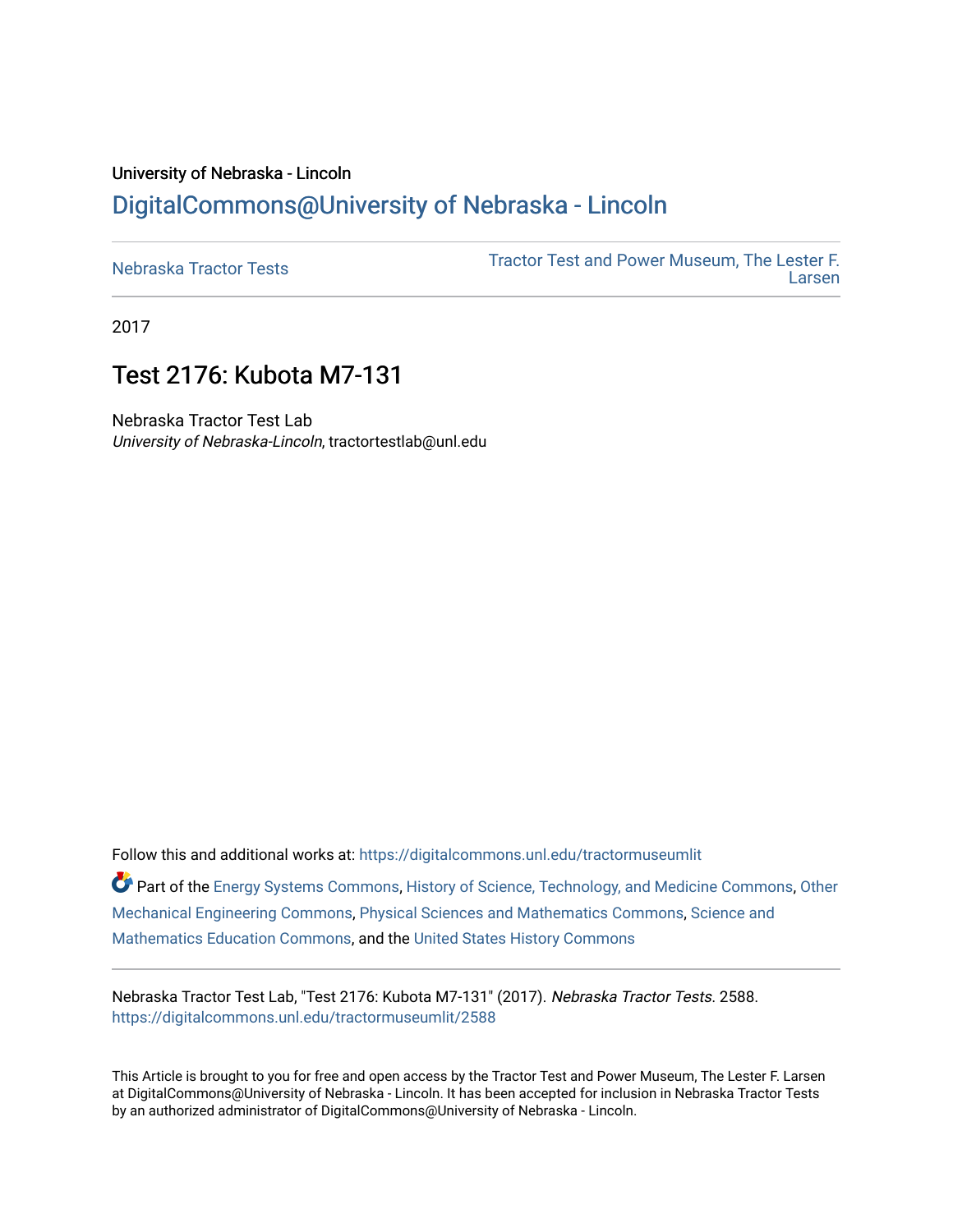## **NEBRASKA OECD TRACTOR TEST 2176–SUMMARY 1090 KUBOTA M7-131 DIESEL 24 SPEED**

### **POWER TAKE-OFF PERFORMANCE**

| Power<br>HP<br>(kW)                                                                     | Crank<br>shaft<br>speed<br>rpm | Diesel<br>Consumption<br>Gal/hr<br>(l/h) | lb/hp.hr<br>(kg/kW.h)                           | Hp/hr/gal<br>(kW.h/l) | D.E.F.<br>Consumption<br>Gal/hr<br>(l/h) | Mean Atmospheric<br>Conditions                                                                            |  |
|-----------------------------------------------------------------------------------------|--------------------------------|------------------------------------------|-------------------------------------------------|-----------------------|------------------------------------------|-----------------------------------------------------------------------------------------------------------|--|
|                                                                                         |                                |                                          |                                                 |                       |                                          | MAXIMUM POWER AND FUEL CONSUMPTION                                                                        |  |
| Rated Engine Speed-(PTO speed-1103 rpm)                                                 |                                |                                          |                                                 |                       |                                          |                                                                                                           |  |
| 126.25<br>(94.15)                                                                       | 2201                           | 8.29<br>(31.38)                          | 0.460<br>(0.280)                                | 15.23<br>(3.00)       |                                          | 0.19 Fuel used during active exhaust<br>$(0.72)$ regeneration-0.27 gal $(1.01 l)$<br>(see note $1, p.2$ ) |  |
|                                                                                         |                                |                                          | <b>Standard Power Take-off Speed (1000 rpm)</b> |                       |                                          |                                                                                                           |  |
| 124.33<br>(92.71)                                                                       | 1995                           | 7.73<br>(29.28)                          | 0.436<br>(0.265)                                | 16.07<br>(3.17)       | 0.21<br>(0.80)                           |                                                                                                           |  |
| VARYING POWER AND FUEL CONSUMPTION                                                      |                                |                                          |                                                 |                       |                                          |                                                                                                           |  |
| 126.25<br>(94.15)                                                                       | 2201                           | 8.29<br>(31.38)                          | 0.460<br>(0.280)                                | 15.23<br>(3.00)       | 0.19<br>(0.72)                           | Air temperature                                                                                           |  |
| 109.36<br>(81.55)                                                                       | 2239                           | 7.57<br>(28.64)                          | 0.484<br>(0.295)                                | 14.45<br>(2.85)       | 0.16<br>(0.60)                           | $73^{\circ}F(23^{\circ}C)$                                                                                |  |
| 83.06<br>(61.94)                                                                        | 2267                           | 6.39<br>(24.20)                          | 0.539<br>(0.328)                                | 13.00<br>(2.56)       | 0.15<br>(0.55)                           | Relative humidity                                                                                         |  |
| 55.94<br>(41.71)                                                                        | 2293                           | 5.59<br>(21.18)                          | 0.700<br>(0.426)                                | 10.00<br>(1.97)       | 0.11<br>(0.43)                           | 45%                                                                                                       |  |
| 28.48<br>(21.24)                                                                        | 2325                           | 4.36<br>(16.49)                          | 1.071<br>(0.651)                                | 6.54<br>(1.29)        | 0.14<br>(0.53)                           | Barometer                                                                                                 |  |
| 1.31<br>(0.98)                                                                          | 2356                           | 3.16<br>(11.96)                          | 16.924<br>(10.295)                              | 0.41<br>(0.08)        | 0.08<br>(0.30)                           | $28.78"$ Hg(97.47kPa)                                                                                     |  |
| Maximum torque - $406$ lb.-ft. $(551\,Nm)$ at $1201$ rpm<br>Maximum torque rise - 34.9% |                                |                                          |                                                 |                       |                                          |                                                                                                           |  |

Torque rise at 1760 engine rpm - 21%

## **DRAWBAR PERFORMANCE UNBALLASTED - FRONT DRIVE ENGAGED FUEL CONSUMPTION CHARACTERISTICS**

| Power<br>Hp<br>(kW) | Drawbar<br>pull<br>$\mathbf{lbs}$<br>(kN) | Speed<br>mph<br>(km/h) | Crank-<br>shaft<br>speed<br>rpm | Slip<br>% | <b>Fuel Consumption</b><br>lb/hp/hr<br>(kg/kW.h) | Hp/hr/gal<br>(kW.h/l) | D.E.F<br>Consumption<br>lb/hp.hr<br>(kg/kW.h)     | Temp. ${}^{\circ}F(^{\circ}C)$<br>cool-<br>ing<br>med | Air<br>dry<br>bu lb | Barom.<br>inch<br>Hg<br>(kPa) |
|---------------------|-------------------------------------------|------------------------|---------------------------------|-----------|--------------------------------------------------|-----------------------|---------------------------------------------------|-------------------------------------------------------|---------------------|-------------------------------|
|                     |                                           |                        |                                 |           | Power at Rated Engine Speed -6th (B2) Gear       |                       |                                                   |                                                       |                     |                               |
| 102.90              | 7986                                      | 4.83                   | 2195                            | 3.6       | 0.508                                            | 13.79                 | 0.017                                             | 196                                                   | 59                  | 28.66                         |
| (76.73)             | (35.52)                                   | (7.77)                 |                                 |           | (0.309)                                          | (2.72)                | (0.010)                                           | (91)                                                  | (15)                | (97.05)                       |
|                     |                                           |                        |                                 |           | 75% of Pull at Rated Engine Speed-6th (B2) Gear  |                       |                                                   |                                                       |                     |                               |
| 80.54               | 6002                                      | 5.03                   | 2252                            | 2.2       | 0.560                                            | 12.50                 | 0.015                                             | 189                                                   | 54                  | 28.75                         |
| (60.06)             | (26.70)                                   | (8.10)                 |                                 |           | (0.341)                                          | (2.46)                | (0.009)                                           | (87)                                                  | (12)                | (97.36)                       |
|                     |                                           |                        |                                 |           | 50% of Pull at Rated Engine Speed-6th (B2) Gear  |                       |                                                   |                                                       |                     |                               |
| 55.06               | 4011                                      | 5.15                   | 2289                            | 1.5       | 0.729                                            | 9.61                  | 0.015                                             | 188                                                   | 54                  | 28.75                         |
| (41.06)             | (17.84)                                   | (8.29)                 |                                 |           | (0.443)                                          | (1.89)                | (0.009)                                           | (87)                                                  | (12)                | (97.36)                       |
|                     |                                           |                        |                                 |           |                                                  |                       | 75% of Pull at Reduced Engine Speed-9th (B4) Gear |                                                       |                     |                               |
| 80.75               | 5972                                      | 5.07                   | 1581                            | 2.2       | 0.465                                            | 15.05                 | 0.017                                             | 187                                                   | 54                  | 28.75                         |
| (60.22)             | (26.56)                                   | (8.16)                 |                                 |           | (0.283)                                          | (2.97)                | (0.010)                                           | (86)                                                  | (12)                | (97.36)                       |
|                     |                                           |                        |                                 |           |                                                  |                       | 50% of Pull at Reduced Engine Speed—9th (B4) Gear |                                                       |                     |                               |
| 54.90               | 3998                                      | 5.15                   | 1595                            | 1.5       | 0.539                                            | 12.99                 | 0.011                                             | 186                                                   | 54                  | 28.75                         |
| (40.94)             | (17.78)                                   | (8.29)                 |                                 |           | (0.328)                                          | (2.56)                | (0.007)                                           | (85)                                                  | (12)                | (97.36)                       |

**Location of tests:** Nebraska Tractor Test Laboratory, University of Nebraska, Lincoln, Nebraska 68583-0832

**Dates of tests:** May 11 - 19, 2017

**Manufacturer:** Kubota Farm Machinery Europe, SAS Route de Socx, 59380 Bierne France

**CONSUMABLE FLUIDS, OIL and TIME: Fuel** No. 2 Diesel **Specific gravity converted to 60°/60°F** *(15°/15°C)* 0.8411 **Fuel weight** 7.003 lbs/gal *(0.839 kg/l)* **Diesel Exhaust Fluid (DEF)** 32% aqueous urea solution **DEF weight** 9.071 lbs/gal *(1.087 kg/l)* **Oil SAE** 10W30 **API service classification** CJ-4 **Transmission and hydraulic lubricant** Kubota Super UDT2 fluid **Front axle lubricant** Kubota Super UDT 2 fluid **Total time engine was operated:** 18.0 hours

**ENGINE: Make** Kubota Diesel **Type** four cylinder vertical with turbocharger, air to air intercooler and D.E.F.(diesel exhaust fluid) exhaust treatment **Serial No.**\*3GL0350 **Crankshaft** lengthwise **Rated engine speed** 2200 **Bore and stroke** 4.646 x 5.512" *(118.0 mm x 140.0 mm)* **Compression ratio** 17.5 to 1 **Displacement** 374 cu in *(6124 ml)* **Starting system** 12 volt **Lubrication** pressure **Air cleaner** two paper elements and aspirator **Oil filter** one full flow cartridge **Oil cooler** engine coolant heat exchanger for crankcase oil, radiator for hydraulic and transmission oil **Fuel filter** one paper element and prestrainer **Fuel cooler** radiator for pump return fuel **Exhaust** DOC (diesel oxidation catalyst), SCR (selective catalyst reduction) and regenerative DPF (diesel particulate filter) integrated within a vertical muffler **Cooling medium temperature control** thermostat and variable speed fan

 **ENGINE OPERATING PARAMETERS: Fuel rate:** 55.8 - 58.1 lb/h *(25.3 - 26.3 kg/h)* **High idle:** 2350 - 2400 rpm **Turbo boost:** nominal 12.3 -13.8 psi *(85 - 95 kPa)* as measured 13.3 psi *(92 kPa)*

**CHASSIS: Type** front wheel assist **Serial No.** M7131P10116 **Tread width** rear 60.0" *(1524 mm)* to 120.0" *(3048 mm)* front 60.0" *(1524 mm)* to 76.5" *(1942 mm)* **Wheelbase** 107.1" *(2720 mm)* **Hydraulic control system** direct engine drive **Transmission** selective gear fixed ratio with full range operator controlled power shift **Nominal travel speeds mph** *(km/h)* first 2.29 *(3.68)* second 2.75 *(4.42)* third 3.28 *(5.28)* fourth 3.94 *(6.34)* fifth 4.12 *(6.63)* sixth 4.94 *(7.95)* seventh 5.92 *(9.52)* eighth 6.61 *(10.64)* ninth 7.09 *(11.41)* tenth 7.92 *(12.75)* eleventh 9.48 *(15.26)* twelfth 9.96 *(16.03)* thirteenth 11.37 *(18.30)* fourteenth 11.94 *(19.21)* fifteenth 13.70 *(22.04)* sixteenth 14.29 *(23.00)* seventeenth 16.42 *(26.42)* eighteenth 17.14 *(27.58)* nineteenth 19.65 *(31.62)* twentieth 20.95 *(33.72)* twenty-first 22.56 *(37.92)* twenty-second 24.86 *(40.00)* twentythird 24.86 *(40.00)* twenty-fourth 24.86 *(40.00)* electronically limited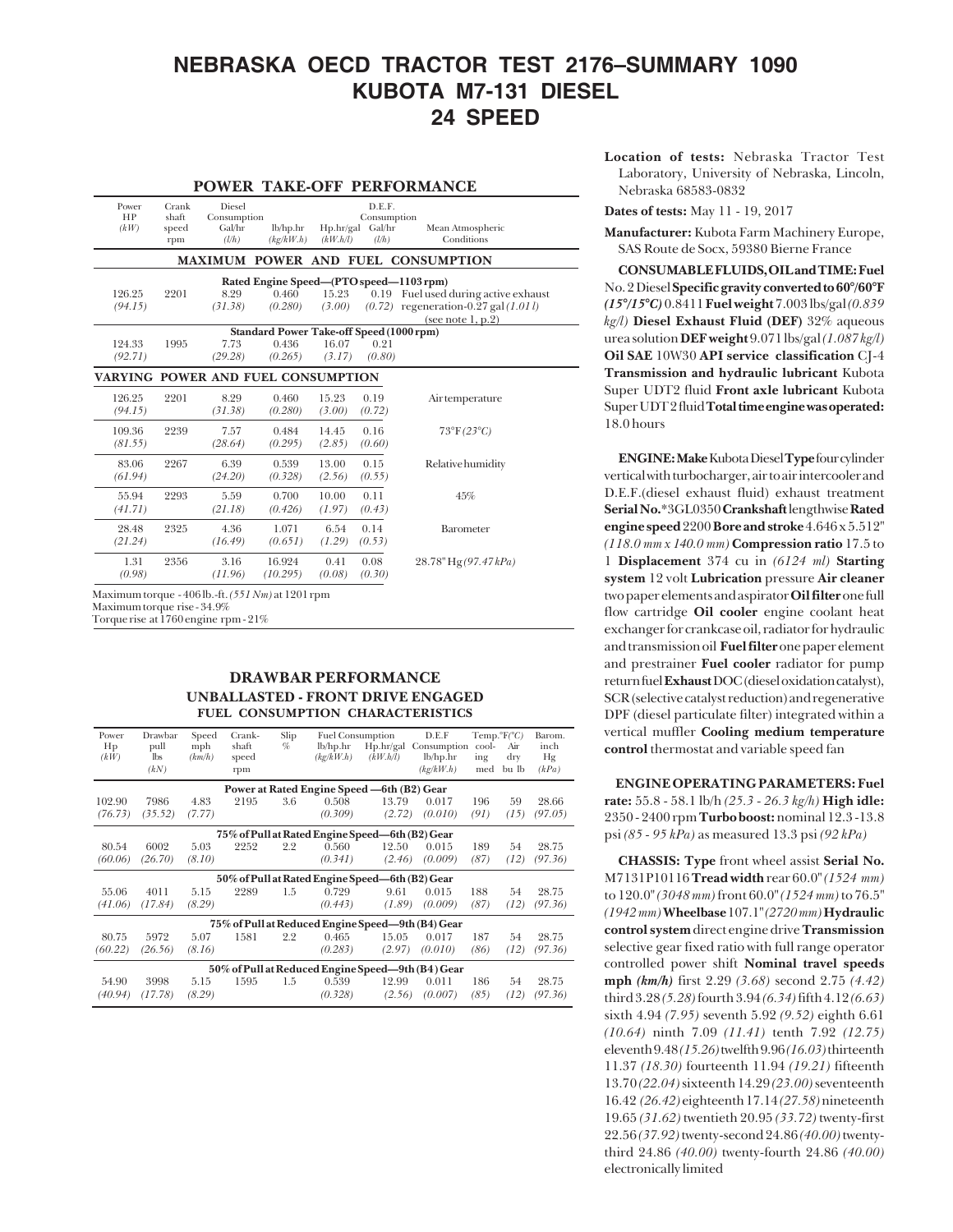### **DRAWBAR PERFORMANCE UNBALLASTED - FRONT DRIVE ENGAGED - 2200 ENGINE RPM MAXIMUM POWER IN SELECTED GEARS**

| Power<br>Hp<br>(kW) | Drawbar<br>pull<br>lbs<br>(kN) | Speed<br>mph<br>(km/h) | Crank-<br>shaft<br>speed<br>rpm | Slip<br>% | <b>Fuel Consumption</b><br>lb/hp.hr<br>(kg/kW.h) | (kW.h/l)        | D.E.F<br>Hp.hr/gal Consumption cool-<br>lb/hp/hr<br>(kg/kW.h) | $Temp.^{\circ}F(^{\circ}C)$<br>ing<br>med | Air<br>dry<br>bulb | Barom.<br>inch<br>Hg<br>(kPa) |
|---------------------|--------------------------------|------------------------|---------------------------------|-----------|--------------------------------------------------|-----------------|---------------------------------------------------------------|-------------------------------------------|--------------------|-------------------------------|
| 88.18<br>(65.75)    | 15598<br>(69.38)               | 2.12<br>(3.41)         | 2233                            | 11.8      | $1st(A1)$ Gear<br>0.552<br>(0.336)               | 12.70<br>(2.50) | 0.014<br>(0.008)                                              | 192<br>(89)                               | 60<br>(16)         | 28.67<br>(97.09)              |
| 100.54<br>(74.97)   | 14596<br>(64.93)               | 2.58<br>(4.15)         | 2195                            | 8.7       | $2nd(A2)$ Gear<br>0.519<br>(0.316)               | 13.49<br>(2.66) | NА<br>(NA)                                                    | 195<br>(90)                               | 60<br>(16)         | 28.67<br>(97.09)              |
| 101.96<br>(76.03)   | 12121<br>(53.92)               | 3.16<br>(5.08)         | 2195                            | 5.5       | 3rd(A3) Gear<br>0.510<br>(0.310)                 | 13.73<br>(2.71) | NA<br>(NA)                                                    | 195<br>(90)                               | 60<br>(16)         | 28.67<br>(97.09)              |
| 101.19<br>(75.45)   | 9956<br>(44.29)                | 3.81<br>(6.13)         | 2195                            | 4.5       | $4th(A4)$ Gear<br>0.516<br>(0.314)               | 13.56<br>(2.67) | 0.020<br>(0.012)                                              | 196<br>(91)                               | 60<br>(16)         | 28.67<br>(97.09)              |
| 103.94<br>(77.51)   | 9795<br>(43.57)                | 3.98<br>(6.41)         | 2194                            | 4.4       | $5th(B1)$ Gear<br>0.502<br>(0.305)               | 13.95<br>(2.75) | 0.015<br>(0.009)                                              | 195<br>(91)                               | 59<br>(15)         | 28.66<br>(97.05)              |
| 102.90<br>(76.73)   | 7986<br>(35.52)                | 4.83<br>(7.77)         | 2195                            | 3.6       | $6th(B2)$ Gear<br>0.508<br>(0.309)               | 13.79<br>(2.72) | 0.017<br>(0.010)                                              | 196<br>(91)                               | 59<br>(15)         | 28.66<br>(97.05)              |
| 102.45<br>(76.40)   | 6646<br>(29.56)                | 5.79<br>(9.31)         | 2195                            | 3.3       | 7th(B3) Gear<br>0.511<br>(0.311)                 | 13.71<br>(2.70) | 0.015<br>(0.009)                                              | 197<br>(91)                               | 59<br>(15)         | 28.65<br>(97.03)              |
| 102.88<br>(76.71)   | 5950<br>$(26.46)$ $(10.44)$    | 6.49                   | 2195                            | 3.1       | 8th(C1) Gear<br>0.509<br>(0.310)                 | 13.75<br>(2.71) | 0.016<br>(0.009)                                              | 197<br>(92)                               | 59<br>(15)         | 28.65<br>(97.03)              |
| 100.36<br>(74.83)   | 5339<br>$(23.75)$ $(11.35)$    | 7.05                   | 2195                            | 2.1       | 9th(B4) Gear<br>0.519<br>(0.316)                 | 13.49<br>(2.66) | 0.019<br>(0.012)                                              | 198<br>(92)                               | 54<br>(12)         | 28.74<br>(97.33)              |
| 99.55<br>(74.23)    | 4727<br>$(21.02)$ $(12.71)$    | 7.90                   | 2195                            | 1.7       | $10th(C2)$ Gear<br>0.522<br>(0.317)              | 13.43<br>(2.64) | 0.021<br>(0.013)                                              | 198<br>(92)                               | 54<br>(12)         | 28.74<br>(97.33)              |
| 97.68<br>(72.84)    | 3868<br>$(17.21)$ $(15.24)$    | 9.47                   | 2193                            | 1.4       | $11th(C3)$ Gear<br>0.533<br>(0.324)              | 13.14<br>(2.59) | 0.017<br>(0.010)                                              | 197<br>(92)                               | 54<br>(12)         | 28.74<br>(97.33)              |

|                                     | <b>Front Wheel Drive</b> |                            |
|-------------------------------------|--------------------------|----------------------------|
| <b>TRACTOR SOUND LEVEL WITH CAB</b> | <b>Engaged</b><br>dB(A)  | <b>Disengaged</b><br>dB(A) |
| At no load in 6th $(B2)$ gear       | 70.2                     | 69.5                       |
| $Bystander$ in 21st (E4) gear       |                          | 80.8                       |

reverse 2.61 *(4.20)*, 3.12 *(5.03),* 3.57 *(5.75),* 4.29 *(6.90),* 4.70 *(7.56),* 5.63 *(9.06),* 6.44 *(10.36),* 7.53 *(12.12)*, 7.72 *(12.42),* 9.03 *(14.53),* 10.33 *(16.62),* 11.35 *(18.26),* 12.38 *(19.93),* 13.61 *(21.90),* 15.57 *(25.05)* 15.61 *(25.12)*, 18.66 *(30.03),* 18.71 *(30.11),* 21.40 *(34.44),* 23.89 *(38.44),* 24.86 *(40.00),* 24.86 *(40.00),* 24.86 *(40.00)* 24.86 *(40.00)* electronically limited **Clutch** wet multiple disc hydraulically actuated by foot pedal **Brakes** wet multiple disc hydraulically operated by two foot pedals that can be locked together **Steering** hydrostatic **Power take-off** 540 rpm at 2005 or 1608 engine rpm and 1000 rpm at 1995 or 1600 engine rpm **Unladen tractor mass** 15640 lb *(7094 kg)*

 **NOTE 1:** The manufacturer declares that the average time between active regenerations is 13 hours.

 **NOTE 2:** This tractor has a power management system that provides an engine power increase when the PTO is engaged and for travel speeds of 12 mph *(20 km/h)* and higher.

 **REPAIRS AND ADJUSTMENTS**: No repairs or adjustments.

**REMARKS:** All test results were determined from observed data obtained in accordance with official OECD, SAE and Nebraska test procedures. The manufacturer's remote hydraulic flow claim of 21 GPM *(80 l/min)* with fixed displacement pump was not verified. The performance figures on this summary were taken from a test conducted under the OECD Code 2 test procedure.

We, the undersigned, certify that this is a true and correct report of official Tractor Test No. **2176**, Nebraska Summary 1090, September 25, 2017.

Roger M. Hoy Director

> M.F. Kocher J.D. Luck P.J. Jasa Board of Tractor Test Engineers

**Rear Tires** - No., size, ply & psi(*kPa*) Two 480/80R42;\*\*\*;14(95)<br>**Front Tires** - No., size, ply & psi(*kPa*) Two 420/85R28;\*\*\*;14(95) **Front Tires** - No., size, ply & psi(*kPa*) Two 420/85R28;\*\*<br>**Height of Drawbar** 16.5 in (420 mm)  **Height of Drawbar** 16.5 in (*420 mm*)<br> **Static Weight with operator** - Rear 9130 lb (*4141 kg*) **Static Weight with operator** - Rear<br>Front

## **TIRES AND WEIGHT** Tested Without Ballast<br> **Rear Tires** - No. size ply & psi(kPa) Two 480/80R49-\*\*\*-14(95)

 - Front 6685 lb (*3032 kg)* - Total 15815 lb (*7173 kg)*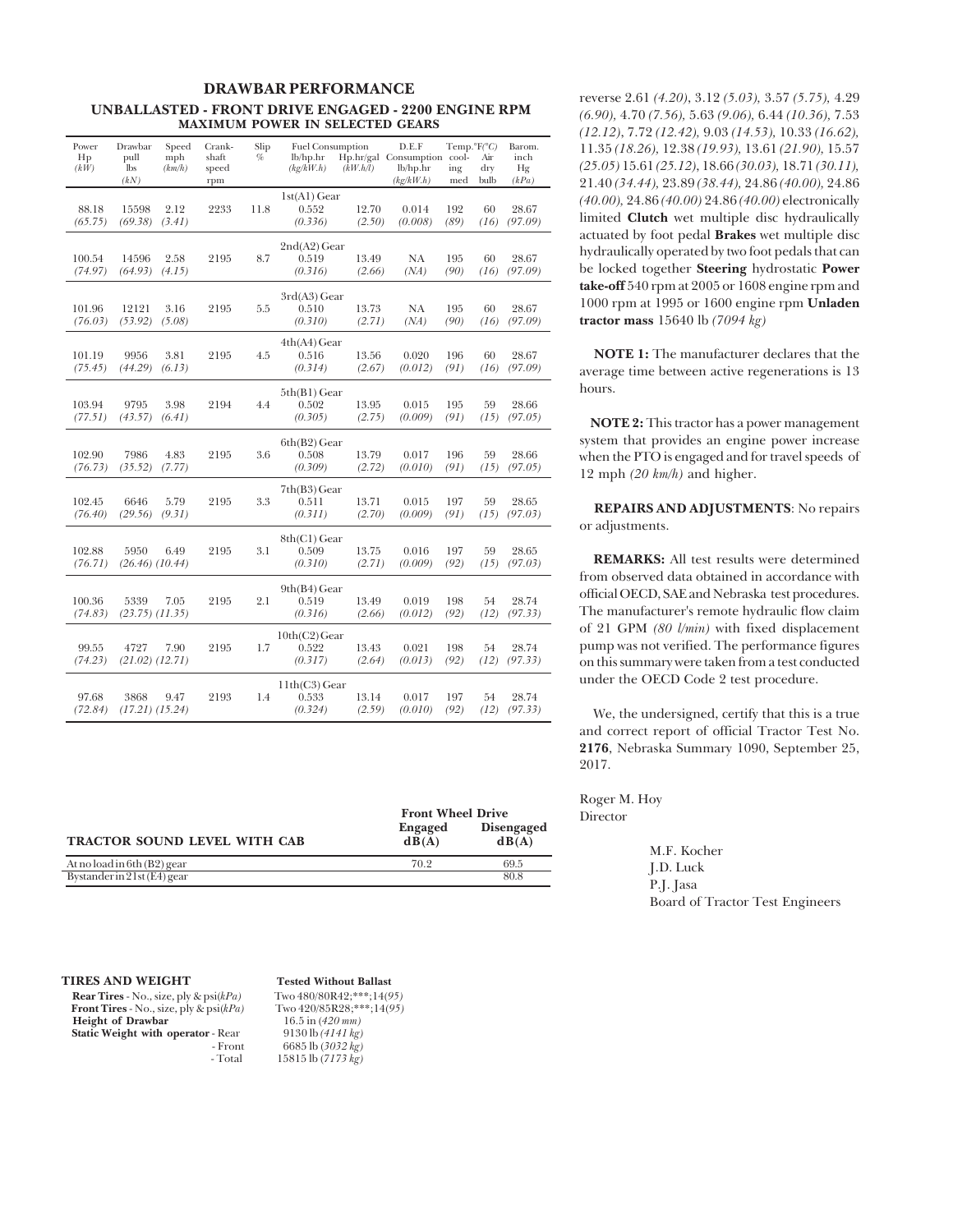## Economy mode 1000 PTO rpm @1600 engine rpm Power Crank Diesel<br>
HP shaft Consumption<br> *(kW)* speed Gal/hr<br>
rpm *(l/h) (kg/kW.h) (kW.h/l) (l/h)*<br> *(kg/kW.h) (kW.h/l)*  114.46 1600 6.74 0.413 16.97 0.41  *(85.36) (25.53) (0.251) (3.34) (1.56)*  $\begin{array}{cccc} 85.77 & 1598 & 5.33 & 0.435 & 16.09 & 0.25 \\ 63.96) & (20.18) & (0.265) & (3.17) & (0.95) \end{array}$ i.

| ,,,,,,,<br>(63.96) | .    | .<br>(20.18)    | ,,,,,,,,<br>$(0.265)$ $(3.17)$ $(0.95)$ | .               | $\cup \cdot \cup$ |
|--------------------|------|-----------------|-----------------------------------------|-----------------|-------------------|
| 57.01<br>(42.51)   | 1591 | 4.08<br>(15.44) | 0.501<br>$(0.305)$ $(2.75)$             | 13.97           | 0.07<br>(0.26)    |
| 28.65<br>(21.37)   | 1605 | 2.80<br>(10.61) | 0.685<br>(0.417)                        | 10.22<br>(2.01) | 0.04<br>(0.14)    |
| 1.09<br>(0.81)     | 1617 | 1.59<br>(6.02)  | 10.226<br>(6.220)                       | 0.68<br>(0.13)  | 0.03<br>(0.10)    |

| Normal mode                   |
|-------------------------------|
| 1000 PTO rpm @1995 engine rpm |

| Power<br>НP<br>(kW) | Crank<br>shaft<br>speed<br>rpm | Diesel<br>Consumption<br>Gal/hr<br>(l/h) | lb/hp.hr<br>(kg/kW.h) | Hp.hr/gal<br>(kW.h/l) | D.E.F.<br>Consumption<br>Gal/hr<br>(l/h) |
|---------------------|--------------------------------|------------------------------------------|-----------------------|-----------------------|------------------------------------------|
| 114.53              | 1997                           | 7.21                                     | 0.441                 | 15.89                 | 0.21                                     |
| (85.40)             |                                | (27.28)                                  | (0.268)               | (3.13)                | (0.80)                                   |
| 86.00               | 1997                           | 5.82                                     | 0.474                 | 14.78                 | 0.13                                     |
| (64.13)             |                                | (22.03)                                  | (0.288)               | (2.91)                | (0.49)                                   |
| 57.04               | 1984                           | 4.67                                     | 0.573                 | 12.22                 | 0.07                                     |
| (42.54)             |                                | (17.67)                                  | (0.348)               | (2.41)                | (0.26)                                   |
| 28.63               | 1999                           | 3.44                                     | 0.841                 | 8.33                  | 0.04                                     |
| (21.35)             |                                | (13.01)                                  | (0.511)               | (1.64)                | (0.16)                                   |
| 0.93                | 2015                           | 2.20                                     | 16.603                | 0.42                  | 0.03                                     |
| (0.69)              |                                | (8.34)                                   | (10.099)              | (0.08)                | (0.10)                                   |